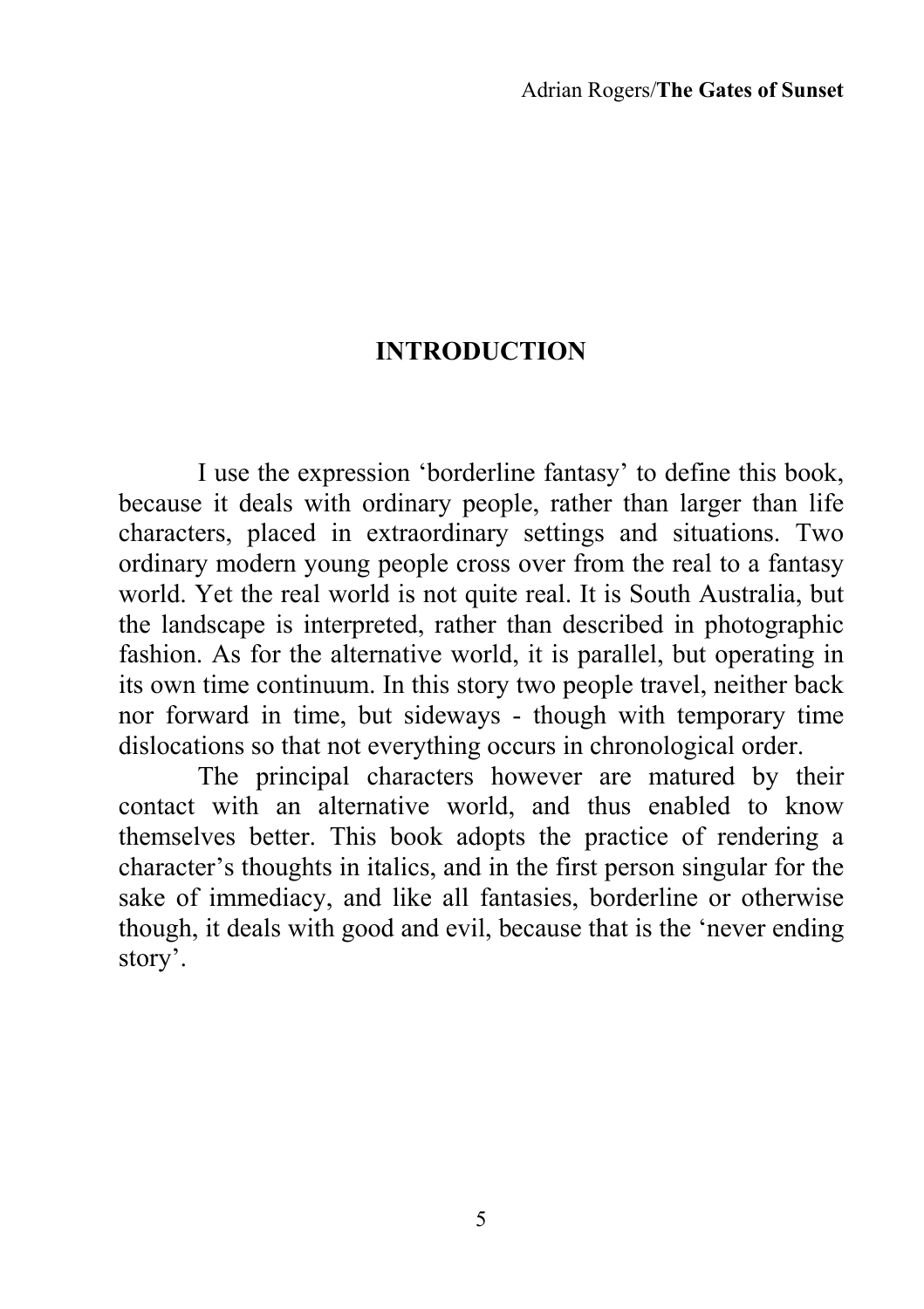## **Chapter 1 - The Fates, and The Covenant**

The knot of bare, lifeless peaks was a lunar-like landscape devoid of vegetation, under a dark sky, where the sun had never shone unhindered - a place behind filters. Any creature living here would never know true light, only dark, neutered shadows, or, if they had known other places, memories of lost splendour. Perhaps the power controlling it was like a kind of demonic mediaeval school-man, never willing to let its inhabitants know light directly, but only as filtered by layers, like those of interpretation, allegory, or code.

 It was neither on, nor off the earth - as far as space/time dimensions are concerned. It was a world between times, dimensions, levels of consciousness, though never precisely located at any one point. Its inhabitants likewise belonged nowhere because they were unclassifiable. Were they human, animal, vegetable, or mineral? None, and all of these, because to meet one would be a reminder of everything known, and nothing understood; here was a world in which defiance of category had become the ultimate hell of insecurity.

 So they lacked potency and focus. Yet inside one bleak, slag-like hill at the centre of this twisted range, were three exceptions to this nightmare of undefinition… three exceptions living underground. This hill was, despite appearances to the contrary, honeycombed with passages. A stranger entering it would become inescapably lost in an incompletely dark, shadow taunted maze, to be led inevitably down into the heart of this world, far beyond the gloom of its lifeless surface. And in the centre, at the end of all hopeless passageways, the condemned one would find a cave, huge, high-roofed, and vaulted.

 Neither sound, nor even the gloomiest suggestion of light ever penetrated from the upper world, but the dreadful passageways leading to it generated their own echoes, booming, rolling, sighs,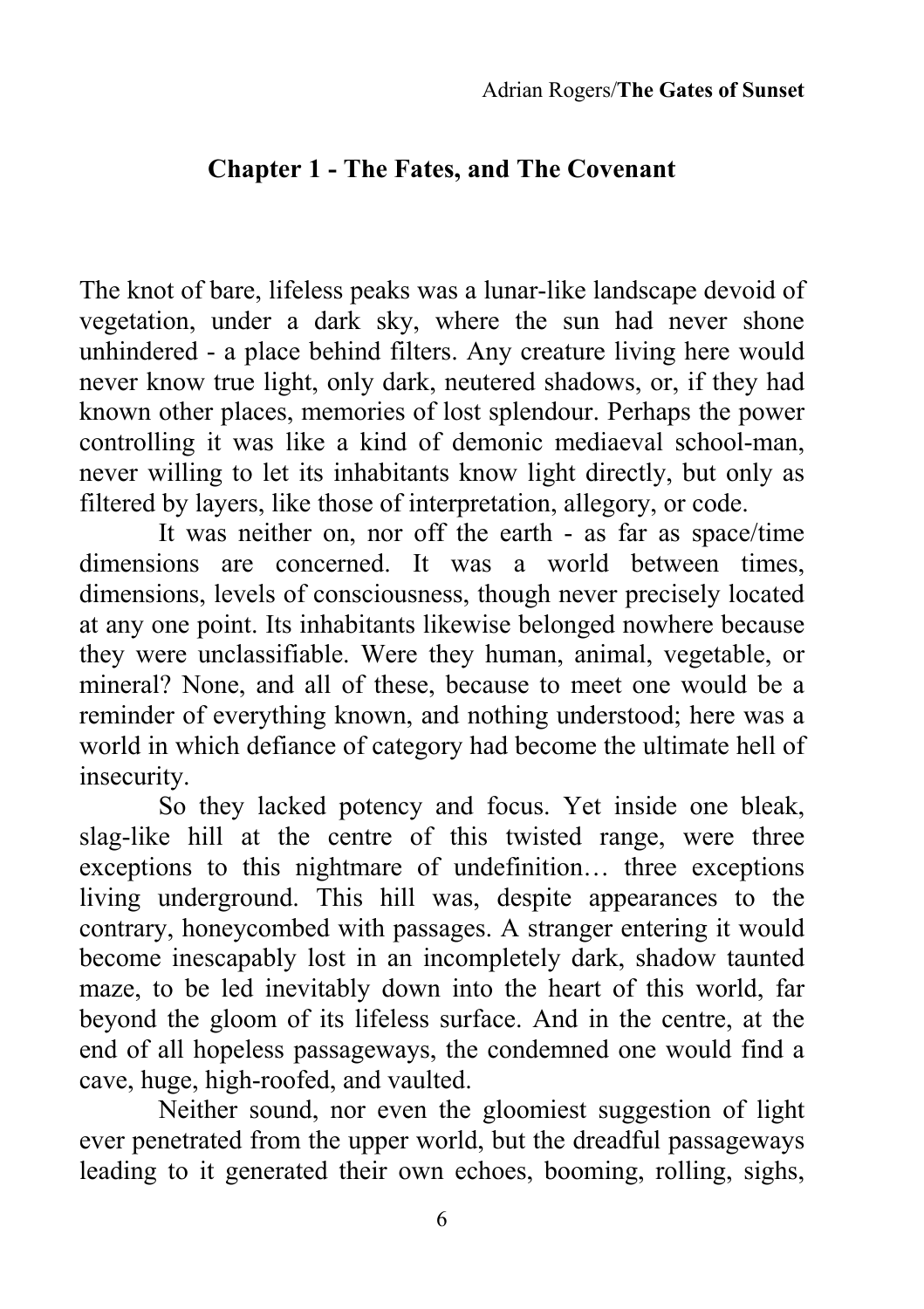and groans, unpredictable but persistent. Yet in spite of everything, these three exceptions lived in this cave, cut off from all…They were the Three Fates. In the absence of natural light they had made their own, a large fire that never went out. Its flames were red, yellow, and white, generating light without smoke, and with very little heat - almost a cold fire. Not even the creator of this hell knew how The Fates had made their fire, or how they kept it burning. Neither had this Power any control over what they did.

 It was a great source of frustration to the Power of Darkness that he had no power over these Fates. He did not even know how, or when they had got there, only that it was none of his doing. Here was an environment ideal for his purpose, because it existed in that state to which he desired to reduce all worlds, as he waged a relentless war against the True Light. Yet into this, as he – Amangans considered his approaching triumph had these three come suddenly, from beyond all knowledge.

 The Fates, sitting beside their fire looked like old women, dressed and hooded alike in black, and always engaged in the same occupation. They were weaving a tapestry - a continuing, seemingly timeless process resulting in a vast carpet extending down an endless aisle. It lay, spread out across the cave floor, with its most recently woven panels catching the firelight, while the older ones stretched away into darkness. Continually it grew, as the fireilluminated weavers plied their craft, and there appeared to be no reason why it should ever stop.

 It was a history book in coloured threads, an endless sequence of panels telling the tale of the 'Seven Grail Kingdoms', their rise and fall. Did these Fates weave episodes after the events depicted had taken place, or was their weaving a form of prophecy… a foreshadowing, perhaps a creating of these events? Even Amangans did not know the answer. He only knew that it was beyond his ability to dictate what they should weave, try as he might. Threats, and displays of might and terror had no more effect upon them than waves beating against a rock face. Sometimes they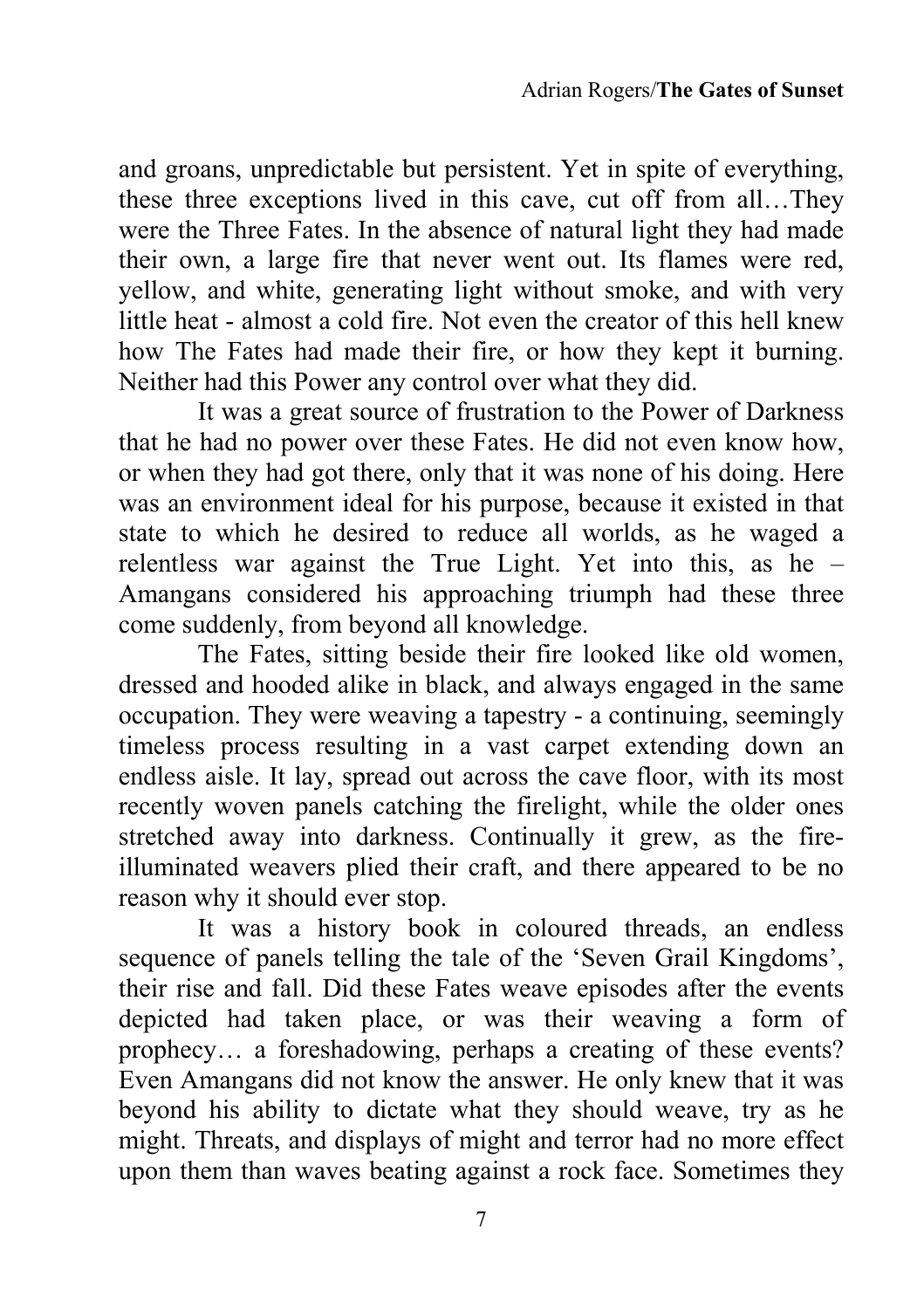wove what suited his purpose, sometimes not, but he never gave up attempting to influence them. They were busy, as always when he made one of his periodic visits.

 These were usually spectacular because Amangans was vain, with an incurable taste for showmanship, but if the Fates were impressed they gave no sign. So he came, announcing his approach with booming thunders, earth shakings, and fire. Their cavern was lit with red flames and lightning, its silence torn apart by unbearable noise, and when these manifestations had died, he spoke - a voice out of the darkness, which seemed all the darker for having been so violently disrupted. He began, as always with bluff –

 "So, my Fates, still you weave the destiny of Hasta, as if it was not I who controlled it..." Then his eyes lit on the panels they were working, "Ha, what have we here… a mountain, a lake, an island, a spear?"

 The Fates answered him not a word, as usual, and Amangans hated being ignored –

 "Have you found the Spear?" he persisted, with arrogance overcoming desire, "Do you know where it is? Do you prophesy in your pretty threads that I shall find it?"

"Why should we tell you?" responded one of the Fates, in a voice like a raven's croak, "It is to no power of yours that we answer<sup>"</sup>

Amangans had been dealing with these entities for long enough to know that it was pointless losing his temper, so he tried guile –

"You may not be answerable to me, but there is much that I can do for you. Weave the destruction of Hasta and my recovery of the Spear as I direct, and you will be richly rewarded. I can bring you out of this place, giving you power and wealth beyond your wildest dreams."

 The answer of the Fates was laughter, cold, cackling, and croaking, from three old crones. Amangans raged inwardly, with a fury so intense that had he released it anything might have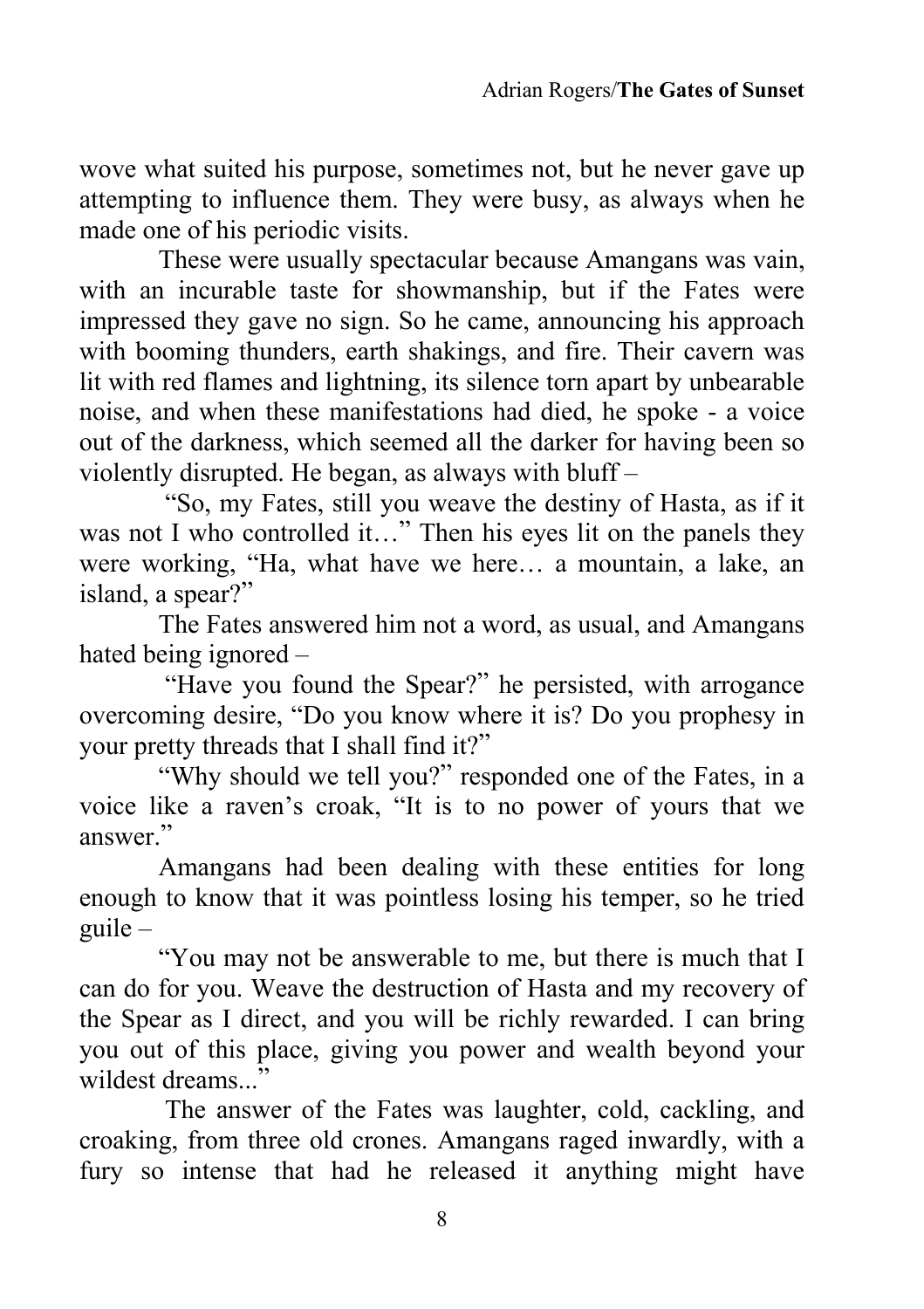happened. There was probably no one, on or off the mortal worlds beyond this hellhole, who would have dared to laugh at him thus. However, he did not release his anger, knowing that even destruction would achieve nothing. Neither knowledge nor power could break the strength of their refusal, so he decided to withdraw, but not suddenly, since to do so would be an admission of defeat involving loss of face. To cover his intentions he studied the panels on which they were working –

"Very pretty", he said sarcastically, "I see that you have tied Earth and Hasta together somewhat… Ha, what's this… an earthman and woman, on the borders of Hasta…? Well indeed, I wonder what made you weave those gates and crossing points between Earth, and the kingdoms of the Grail…"

 "We weave what is, and is to be," interrupted one of the Fates doggedly. Amangans looked at the figures of the young man and woman –

 "Well, if they're the worst I have to fear then victory is certain. I have dealt with creatures like these before…"

He lapsed into silence - eyes roving over the panels, but his mood changed when he spotted a white robed figure bending a bow towards the clouds –

 "So, my old enemy… well, what is to be will be, you say...?"

"Yes, so we say," interrupted the oldest of the Fates, "Your victory is not assured; light and darkness are still equal, but you have no certainty that they will so remain."

 Amangans was finished, his confidence diminishing as his anger increased –

 "Weave what you will, Fates! I will destroy Hasta as I destroyed the other kingdoms! None shall withstand a hatred such as mine, withering all that it touches! And when I have desolated all mortal worlds, reducing them to bleak, sunless deserts such as this. When I have reduced reason, form, and meaning to nothingness.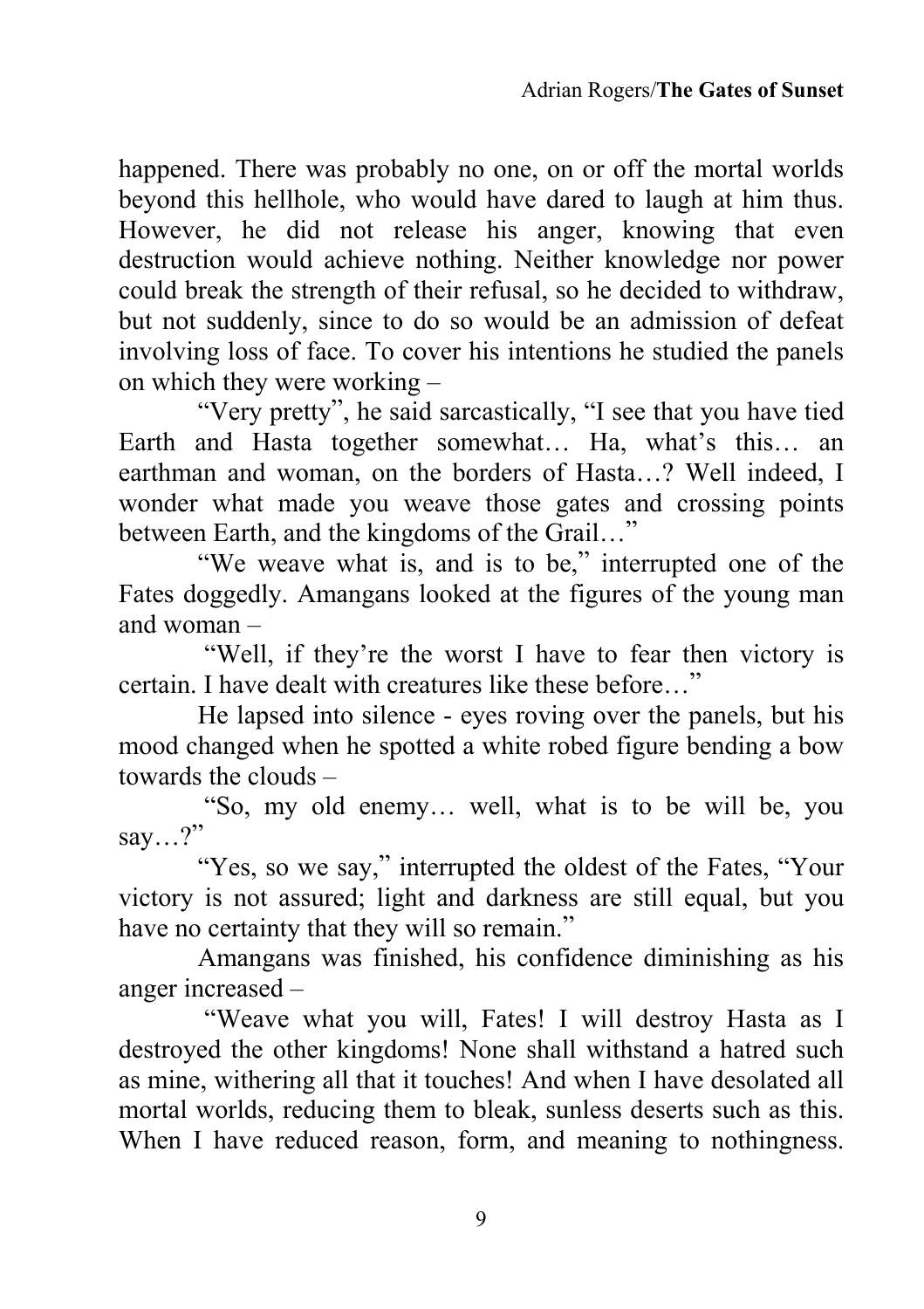When, as one of those insufferable humans wrote, 'Paradise' is well and truly 'lost', then I will deal with you!"

He turned his back on them, but could not resist a parting shot before leaving as he had come, with noise, shakings, and fires –

 "I summon you, O Fates, to witness my triumph among the ashes and ruins of Hasta...!"

His last words were swallowed up by the noise of his going, and they had achieved nothing. The Fates continued weaving the destiny of Hasta, laughing from time to time.

\*\*\*

In a hidden paradise behind the ice walls of Hyperborea, the Astari of Numenor met in council, at a secret chamber in the Temple of Wisdom that stood upon a low hill in the centre of Thule, the capital, heart, and soul of this 'Land of the Ancestors'. A white stoned city of straight streets, Thule was set in the heart of a fertile green valley, warmed by hot springs, and surrounded by mountains of ice. Hyperborea was at the top of the globe, where the inner worlds opened to the stars - from which came the winged disks. Like its eastern counterparts, it was inaccessible except to the pure in heart, and not even to those unless they were called.

 To reach it, pilgrims journeyed north across the Great Western Continent, through grassland and forest, to an impenetrable mountain range. Thereafter they traversed passages under the mountains, through the Haunted Caves, crossing the black 'River of Death' before resurfacing on the cold northern Tundra. And, as if that were not enough to unnerve the boldest, it was necessary to navigate a sea of huge floating icebergs to reach the shores of Hyperborea. Then there were the Walls of Ice to be negotiated under conditions of extreme cold, through which there was no clear path. Having endured these trials, and crossed a seemingly bottomless chasm by means of an extremely narrow bridge with no handrail, they might finally reach their ancestral home.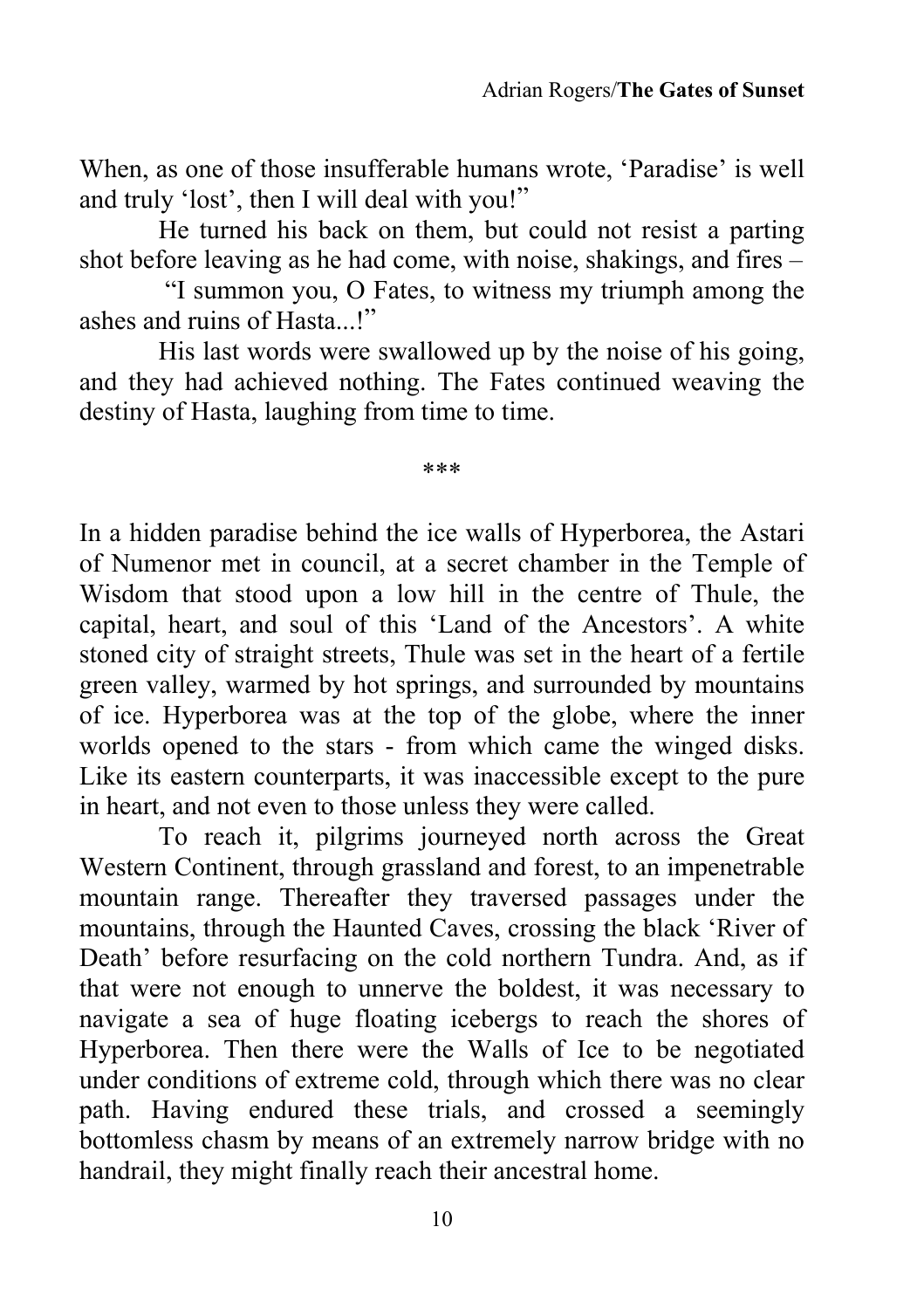However the Hyperboreans had once been attacked by Amangans, who came with mutated monsters against them, but even he could not break through; yet it was because of him that the Astari were gathered together, under their Grand Master Belasius. Who were the Astari? They were originally the rulers of Numenor, an ancient planet that had hosted life long before it appeared on earth. As such they fought against the Darkness, which was active in the universe long before it discovered our world.

 The Astari were defeated on Numenor, and their planet was destroyed, because its people, despite their best efforts, became corrupt. However, on account of their loyalty, and service to the 'Order of Heaven', they were freed from the chains of mortality, and given the choice of either returning to the 'Light', or taking charge of a remnant fleeing to Earth, and guiding them towards enlightenment. They chose the latter course, and founded Atlantis, whose story has been told many times. When Atlantis in turn became corrupt and brought about its own destruction, they withdrew, firstly to Avalon, and then to Hyperborea; from where they considered the destiny of Hasta. Having transcended the limitations of the flesh, they could overview any part of history with their united inner vision, much as we might scan a landscape from a high promontory.

The Temple of Wisdom was a white-marble faced, stepped pyramid, with a colonnaded temple on its summit. Their chamber was on the Temple's flat roof. On a day of blue sky and bright sun, the City below them shone with dazzling brilliance. The great plain was a circle, with the Temple, on its low central hill, as the hub of a wheel, from which roads radiated like spokes, with the perimeter marked by a ring road. Beyond the city limits was spread a patchwork of varied greens, gold, and brown… wood, pasture, tilled land, and crops, threaded through by silver streams. Fountains burst skywards, transforming the light into rainbow coloured veils of mist. And on the edge of sight, around the rim of the valley could be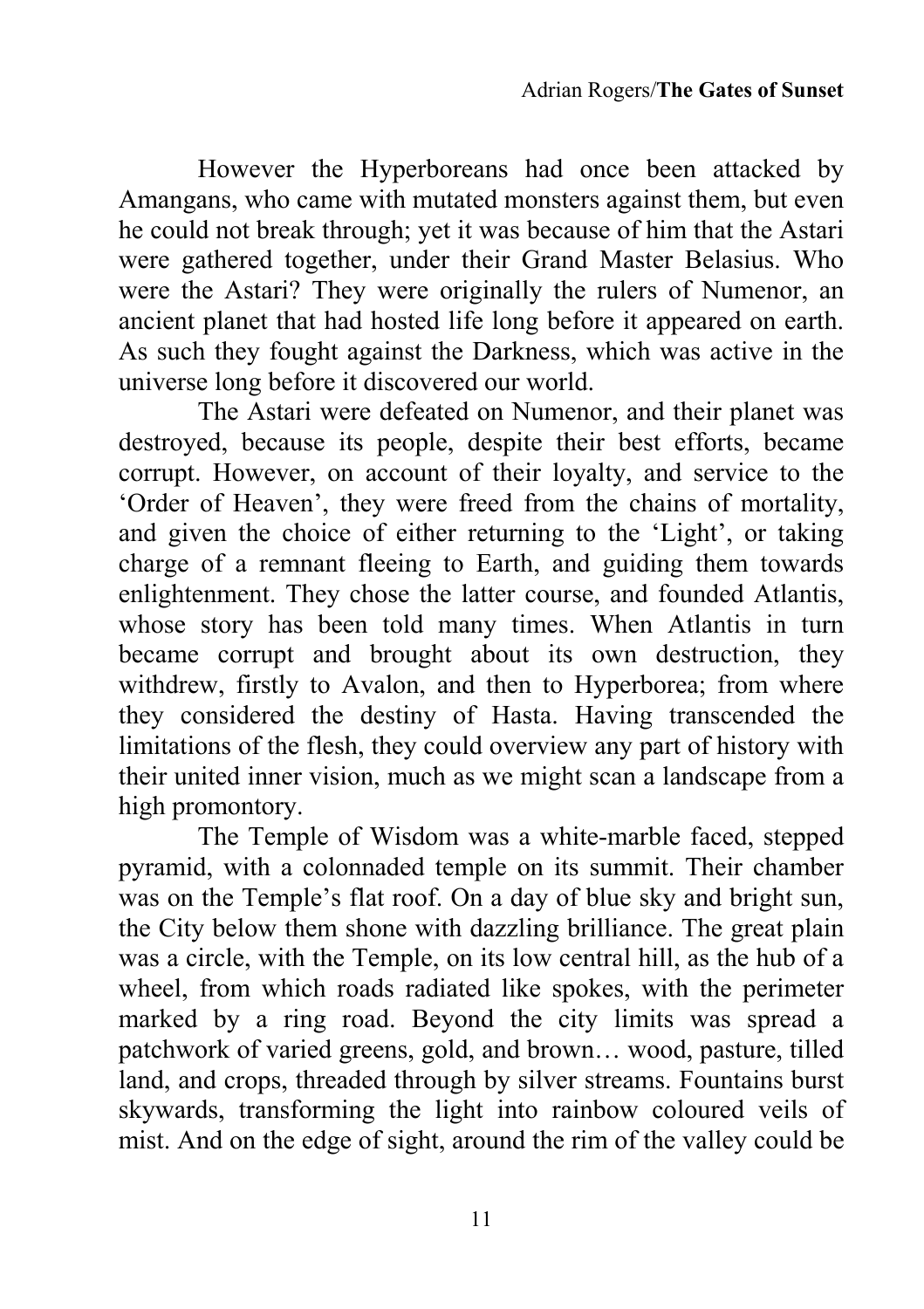seen the glint of ice from the unforgiving mountains that were both their defense, and a shelter from the merciless polar winds.

 When the Astari paused briefly in their deliberations, Belasius stepped out onto the Temple roof to view the unspoiled beauty. He never tired of gazing at the perfectly blended colours, the silver waters, and the rainbow-like geysers. Yet there was work to be done, decisions to be made, and with the ingenuity and determination of their enemy seemingly inexhaustible, these could not be delayed. With a sigh he re-entered the chamber, briefly considering his companions in this androgynous Order. There was not one of them that looked old, or young; all appeared to be ageless.

 The chamber's walls were painted light blue, and hung with tapestries depicting scenes from the histories of both Atlantis, and Hyperborea. The roof was speckled with gold stars, and the floor covered with pale gold matting. In the centre stood a circular wooden table, upon which reposed a large block of polished rock crystal on a black stand, surrounded by twelve seats, on which Belasius' companions were seated. There should have been thirteen, but since Merlin the youngest was absent, fulfilling his own selfappointed destiny, the number was reduced below the 'balance of perfection'.

 Mannanon Llyr spoke first, his voice ringing with impatience –

 "Seven Grail kingdoms have we set up since the fall of Atlantis. Six have followed it to destruction. Now Hasta, the seventh, seems set to do likewise! Yet still you say we must not intervene in power, to save these miserable mortals from the results of their folly!"

"I notice Brother," said Belasius with tolerant good humor, "that time has not softened your temper."

Llyr snorted irritably – "That is true, and I ask your pardon, but we must have some small weakness to anchor us to these bodies."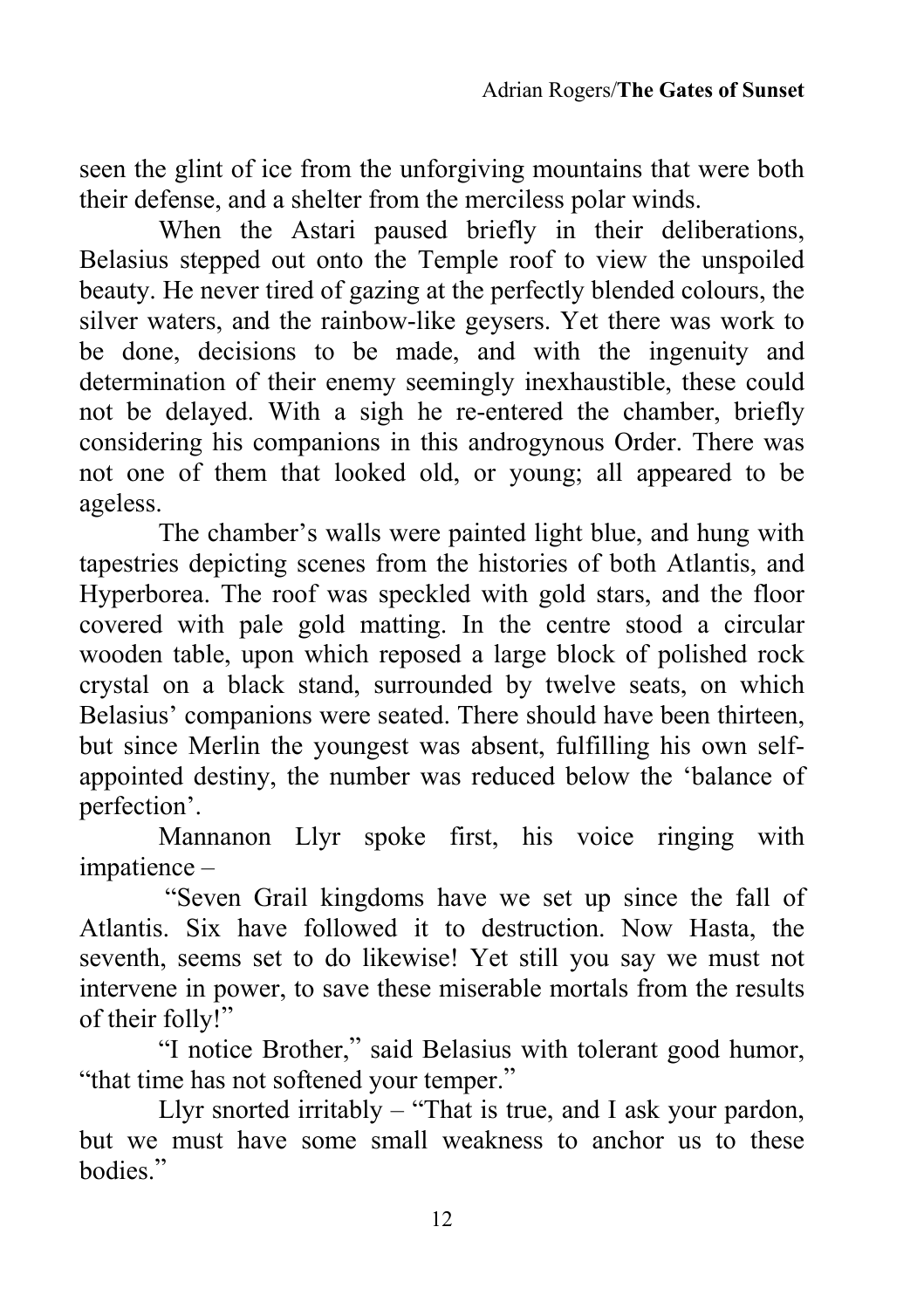He paused, looking round the table –

 "Nonetheless I stand by my words. You have seen for yourselves, and the crystal does not lie. These people are likely to go the way of their forebears."

 "Yet they were Heaven's choice for the unfolding of its 'Order'", said Niniane the wife of Belasius - "and by that choice we must abide."

"Which means" continued Belasius, "that we must continue to accept the divine prohibition on the use of force…"

Silence followed, but he had not finished –

 "Nonetheless we still have powers of influence and persuasion; and so that these may be exercised wisely, let us return to the crystal."

Because of their ability to link minds as one, so that each saw and reacted to what the others saw, it was not necessary for all to look into the crystal at once. Instead, they joined hands and began a special breathing rhythm, while allowing Belasius to look, and transmit the pictures - mind to mind. Hangings were drawn across the windows to induce the effect of twilight. They stood for a few moments in meditation, before each felt a slight jerk as the rhythm detached spirit from body, lifting their inner selves to a higher plane, from which they saw…

… a large banqueting hall, with a raised dais at its east end. The lower courses of its grey stonewalls were hung with tapestries depicting scenes from the daily life, and history of Hasta. Pictures of hunting, farming, and fishing were interspersed with pictures showing the building of this hall at the Royal Palace in Sangreal, the capital. There were also occasional, widely spaced battle scenes in which the King appeared, holding a spear - not as a weapon, but as a talisman.

 Above the tapestries, the upper courses were hung with the coats-of-arms of those knights responsible for the defence of Hasta, and the guardianship of the 'Spear'. From its topmost course the great, dark oak hammer-beams of the roof sprang up into semi-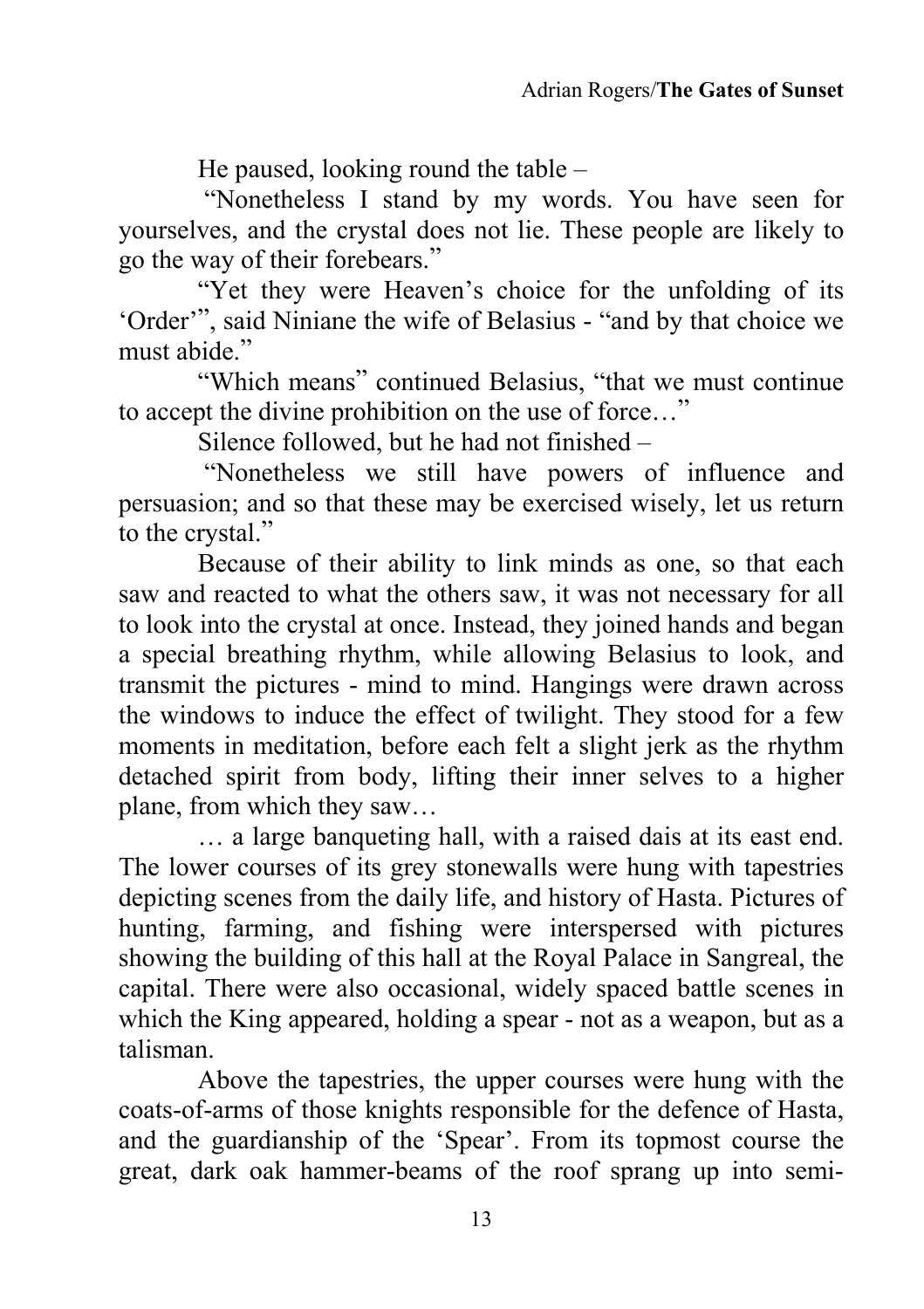darkness, above the reach of torches and lamps. The gaze of the Astari swung back to ground level, to a banquet in progress. The High Table was on a dais, with three tables below it, extending the length of the hall and making the overall shape that of a large 'E'. However, eating, drinking, music, and revelry are much alike from hall to hall. Their attention was not concerned with these, but with the King in his chair of state. The Queen was not with him, but his young sister sat opposite, facing him. They could not fail to observe the looks that passed between them, and were appalled at what they saw, as the vision faded

... only to reappear, but in a scene so startlingly different that they initially had some difficulty in grasping its significance. A stretch of mountain road curved towards the right, before merging with the landscape; it was a neutral grey dirt track. In bright sunlight it would have looked pale, but under an overcast sky it was drably grey/brown. They were watching like hovering kestrels. Rank upon rank of dark pine trees marched along its right side up to the middle ground of the scene, where they crossed over to the left, before marching northwards into the distance. The sun struggled from time to time to pierce the overcast, and when it succeeded these solemn ranks cast long, dark shadows.

On the edge of sight, at the top of the picture, a range of hills reared, with one dark peak higher than the rest. It was towards this that they presumed the road would lead. Belasius however did not direct them to it, but centered them where the pines crossed the track. Here, native bush took over, a feral tangle of sinuous, skeletal trunks and branches; a wilderness of subtly, but extensively varied grey/greens, unlike anything in Hyperborea. Yet why did Belasius hold them thus, where nothing appeared to be happening?

 The answer, when it came left them thunderstruck. Along the empty dirt road a blue car drove into view, then stopped…

 … The angle of vision changed, closing in on the vehicle, out of which stepped a tall young man with ginger hair, wearing blue jeans, white sneakers, and a cream coloured jumper. But before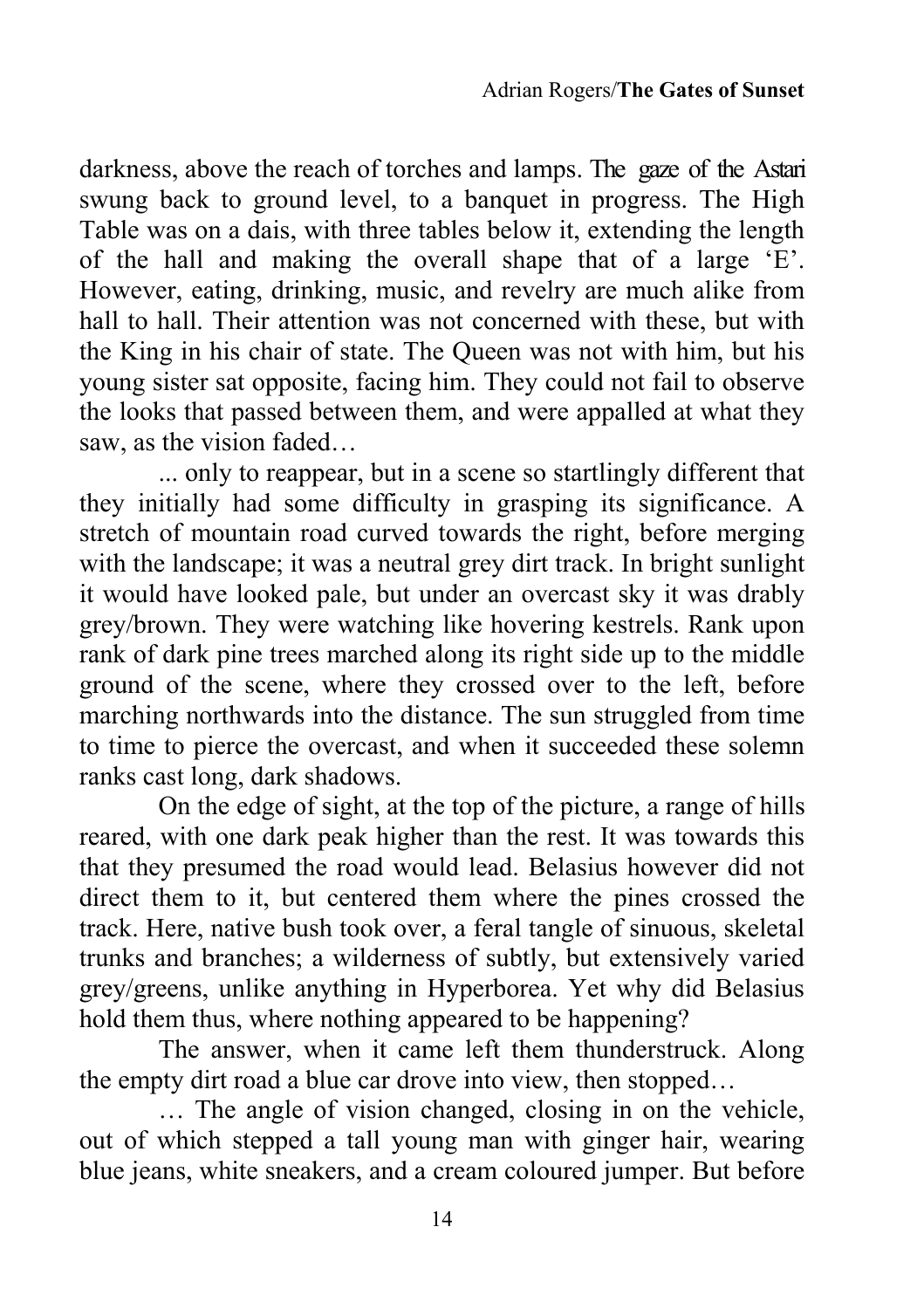they could make sense of it the scene faded, replaced by a forest clearing. They were facing two tall pillars of rock at its western edge, framing a wide blue sky with patches of white cloud. In the centre stood a tall man robed in white, holding a bow, with an arrow fitted to the string. They felt a collective sense of relief. The Astari knew the Archer at the Gates of Sunset, but before they could grasp his significance, he drew his bow and fired an arrow through the pillars - into a wide sky panorama. And as the arrow took flight the horizon blazed red, as if on fire. Then the scene faded, and they were back in their chamber.

They stood in silence, letting the dregs of vision drain away. With a sigh, Belasius covered the crystal with a black cloth, pulled back the window hangings, and returned to his seat –

"Our brother was right, we see history repeating itself."

The speaker's voice was edged with scorn. It was Thoth, Messenger and Healer of the Astari, tutor to Merlin in his youth, and confidant of Belasius –

 "First Numenor, then Atlantis, then six Grail kingdoms one after the other, all of which were given the 'Order of Heaven' under a covenant. All were promised prosperity, security, enlightenment, and the opportunity to be the means of enlightening others, but what has happened? Each one in turn fell to the Powers of Darkness… Now Hasta is set to follow suit. It is not as if their rulers could plead ignorance…"

He had risen to his feet, pacing across to the windows and back, the gold-bordered swirl of his blue robe catching the light -

"Would you not think that a grail king would know better than to commit incest? I am tempted to wonder why Heaven troubles itself with these mortals, instead of wiping the universe clean and starting again."

 "Come Thoth," said Niniane reasonably, "We have not seen all. We have seen a man tempted, but the deed may not have been done"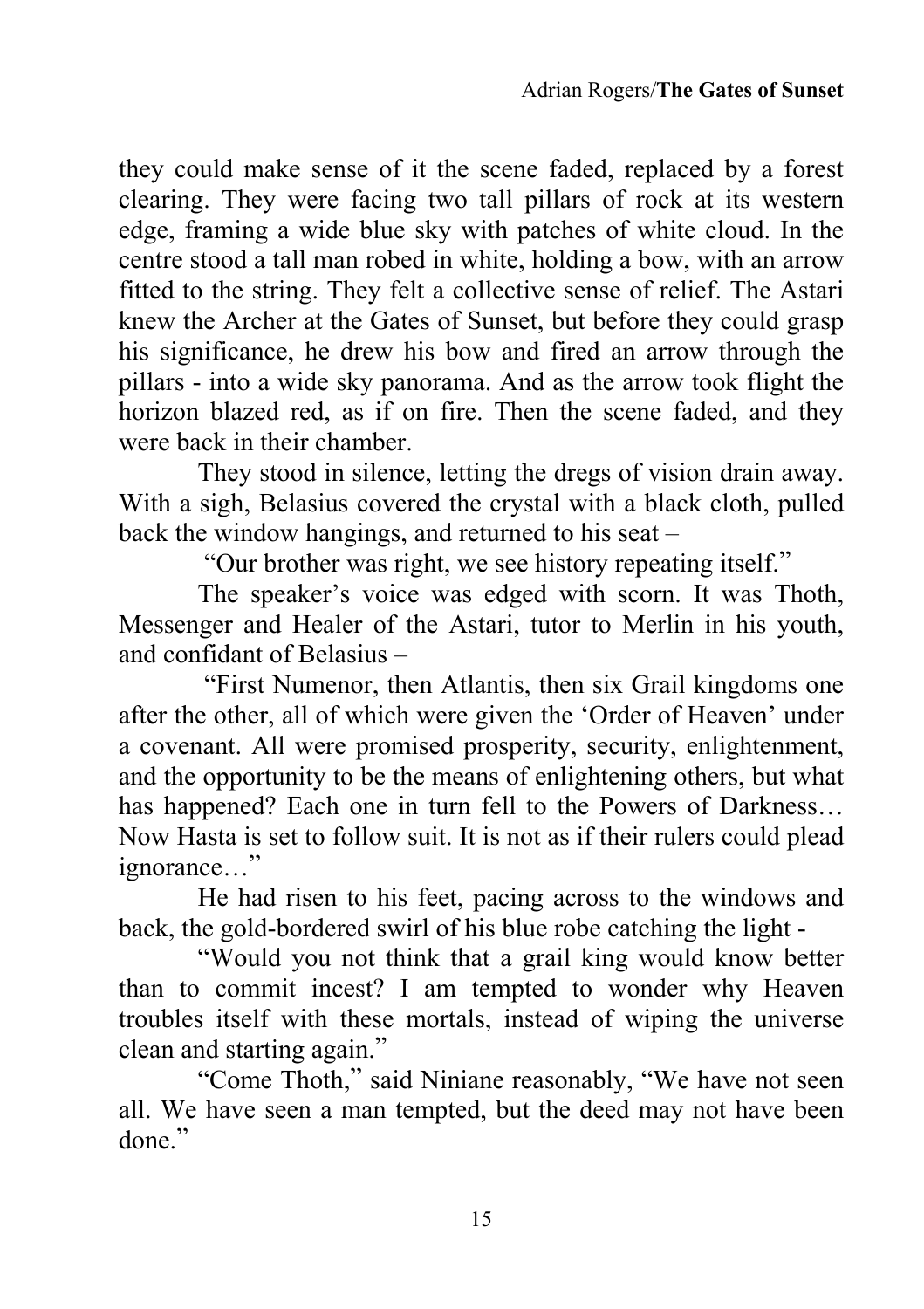"And we must remember," added Belasius, "that, strange though it may seem, the Celestial Ones have chosen to work through these people. Therefore we must aid them."

"Nonetheless," said Llyr soberly, "we should prepare for the worst. Distressing though it may be, I think we must look again, to ascertain what… if anything, has happened, and how dangerous the situation truly is."

 "I fear you are right old friend," said Belasius sadly, as he removed the cloth once more from the crystal, "Come, let us see again… Perhaps though," he mused, the cloth still in his hand, "we have also observed in vision one of those who will be the means of saving them."

Thoth laughed shortly, "If the Celestials are reduced to using a red-headed man scarcely out of boyhood from another world, in a covered, horse-less chariot; one who, moreover knows nothing of Hasta, then the evil ones must be laughing!"

Belasius drew back the hangings over the windows, "Perhaps, or perhaps not. Let us see for ourselves..."

\*\*\*

… but the Fates were laughing in their fire-lit chamber as the Astari deliberated. Separated by worlds, and by a gulf of time, amused in their cackling, cacophonous fashion, they continued working the final threads of the present panel - sealing fates, and unsealing destinies. Flames danced across the dark, echoing spaces of their chamber, as they threaded the 'Prophecy', reckless now in their disregard for the potentialities of change…

> *'In no time shall he come with the arrow's flight and a sounding bell when black turns to white, and the Swan's death knell*